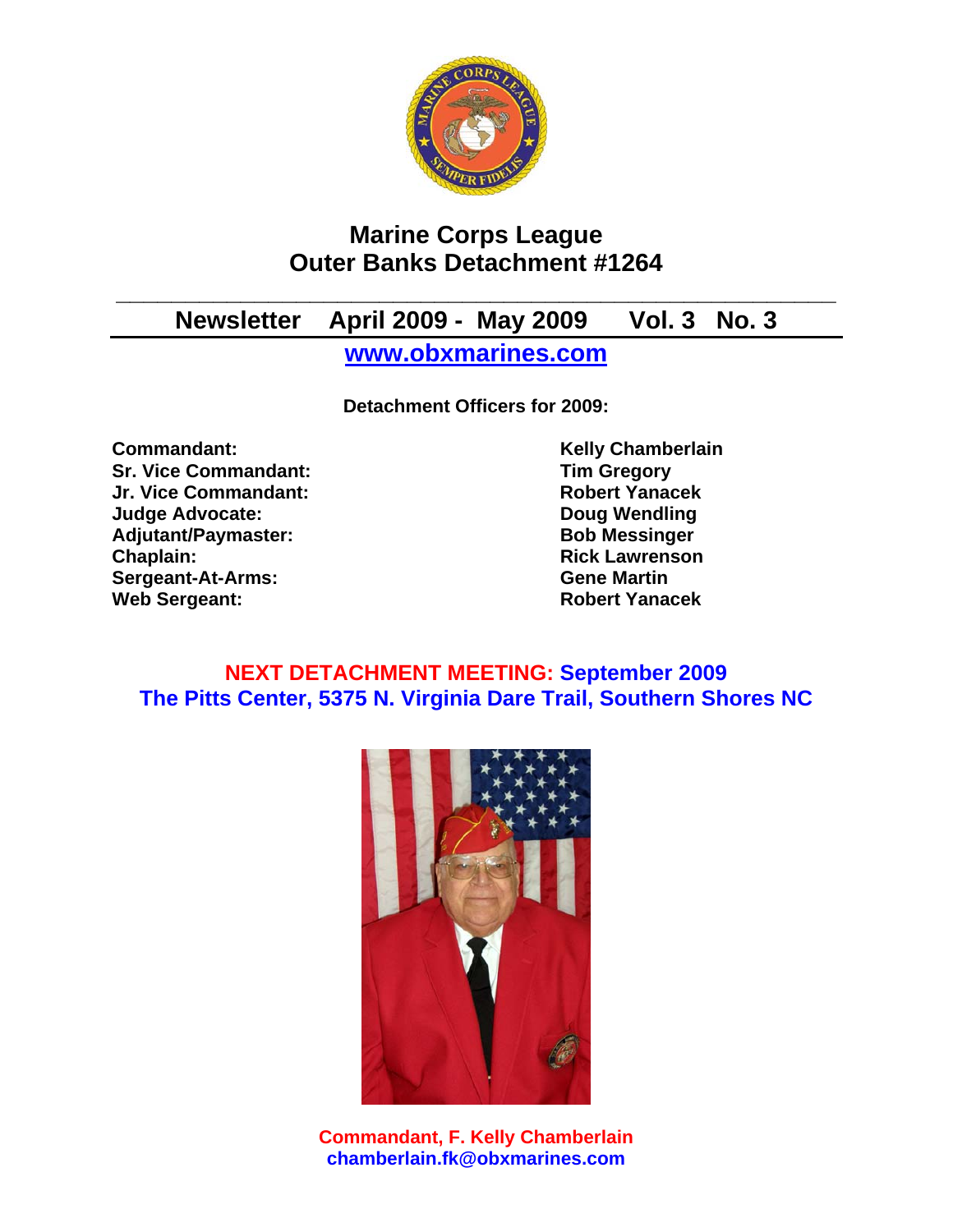## **What's Been Going On?**

### **Check your Detachment Website OFTEN: www.obxmarines.com**

#### **Detachment Public Information Officer**

**Marine Corps League, Outer Banks Detachment #1264 is seeking applicants for a Public Information Officer. This is an appointed position to the Staff [by the Detachment Commandant] of the Outer Banks Detachment and is vital to the visibility of our Detachment in Dare and Currituck Counties. STEP UP TODAY and apply for this much needed position within our Detachment. Contact Commandant Chamberlain…** 

#### **Detachment Meeting Place**

**Our Detachment has changed the location of our meetings to the Pitts Center at 5375 N. Virginia Dare Trail, Southern Shores, NC. It's a great location for most members, a fine facility and the Town of Southern Shores has been very accommodating to us. Be sure to attend the next meeting in September 2009.** 

#### **Museum of the Marine, Jacksonville, NC**

**Outer Banks Detachment #1264 was one of only FOUR detachments in NC to meet the Marine Corps League 2008 challenge of donating \$25/member [as of Sept08] for construction of the new Museum. Several members and local businesses made this possible. Each Detachment member is entitled to a great challenge coin provided by the Museum. Pick yours up at the next Detachment meeting or contact Adjutant/Paymaster Bob Messinger for yours! Can we do it again in 2009??? Ask community organizations and businesses to make a tax deductible contribution the MCL, Outer Banks Detachment #1264. Inform Judge Advocate Wendling of contributions made so that a receipt can be sent to the donor. [At our current membership level the Detachment goal is \$925 by December 2009]** 

**Marine Corps League, Department of NC is holding its Annual Convention 12-14 June in Burlington, NC. Detachment Judge Advocate, Doug Wendling, is planning to attend and will provide a Detachment briefing of the proceedings. Election of Department of North Carolina officers will be conducted at that meeting.** 

## **Once a Marine, ALWAYS a Marine…**



**SIGN UP A NEW MEMBER TODAY!!! Pay your dues promptly to continue receiving your Marine Corps League benefits**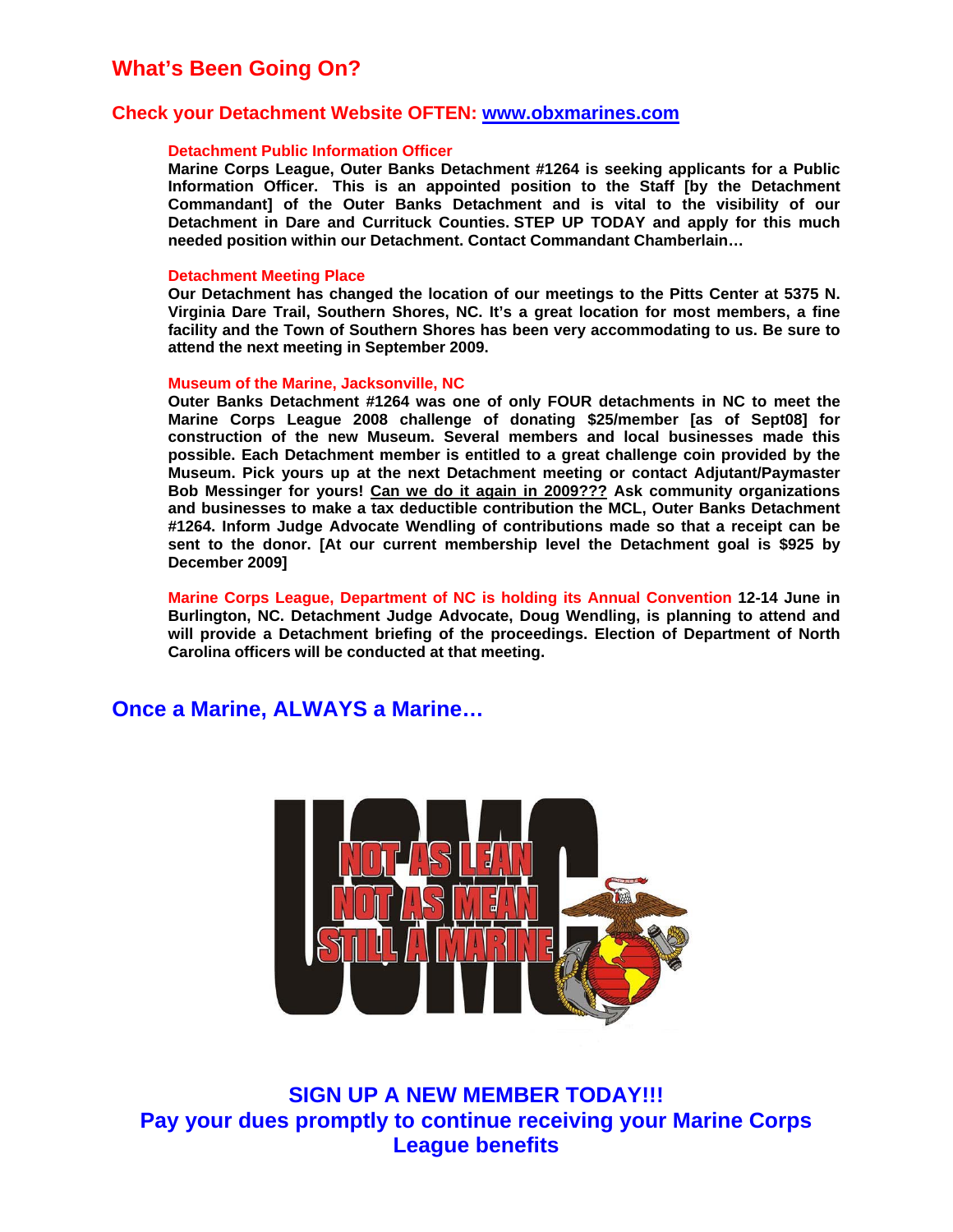## **Message from the Commandant:**

**Fellow Marines, I am honored to be your Commandant. Let's work together to continue the good work of the Detachment in our community. The China Marines had a phrase for it --**  $\frac{114}{111}$   $\frac{117}{111}$  *Gung Ho* or work together. Aren't we **the few and the proud?** 

**Onward and upward! "Don't bunch up and stay off the ridge lines."** 

**Semper Fi** 

## **Recruiting…**

**Recruiting literature is available for all members. Pick some up at the next meeting or request some from your Detachment leadership. Carry recruiting info and applications in your car and never miss and opportunity to let a fellow Marine/FMF Corpsman know what we're about. Make it your objective to recruit one new member this year. Current membership is 38.** 

### **Toys For Tots…**

**Adjutant/Paymaster, Bob Messinger, did a fine job of coordinating our TFT's participation for 2008. If you didn't get a chance to participate, put it on your calendar for this year. It's a small but very satisfying volunteer opportunity. This activity helps the Detachment fulfill it's Marine Corps League mission and makes many children very happy. Get involved for 2009!**



**Check your Detachment website often: www.obxmarines.com**

**Also, North Carolina and other MCL information is available at the Department NC website: www.ncmcleague.org**

**Check in here to read the Marine Corps League Uniform Code… If you decide to obtain MCL uniform items, wear them correctly!** 

**National Marine Corps League website: www.mcleague.com ALSO: Syndicated Marine Corps League News… www.ncmcl.net [NEW!]**